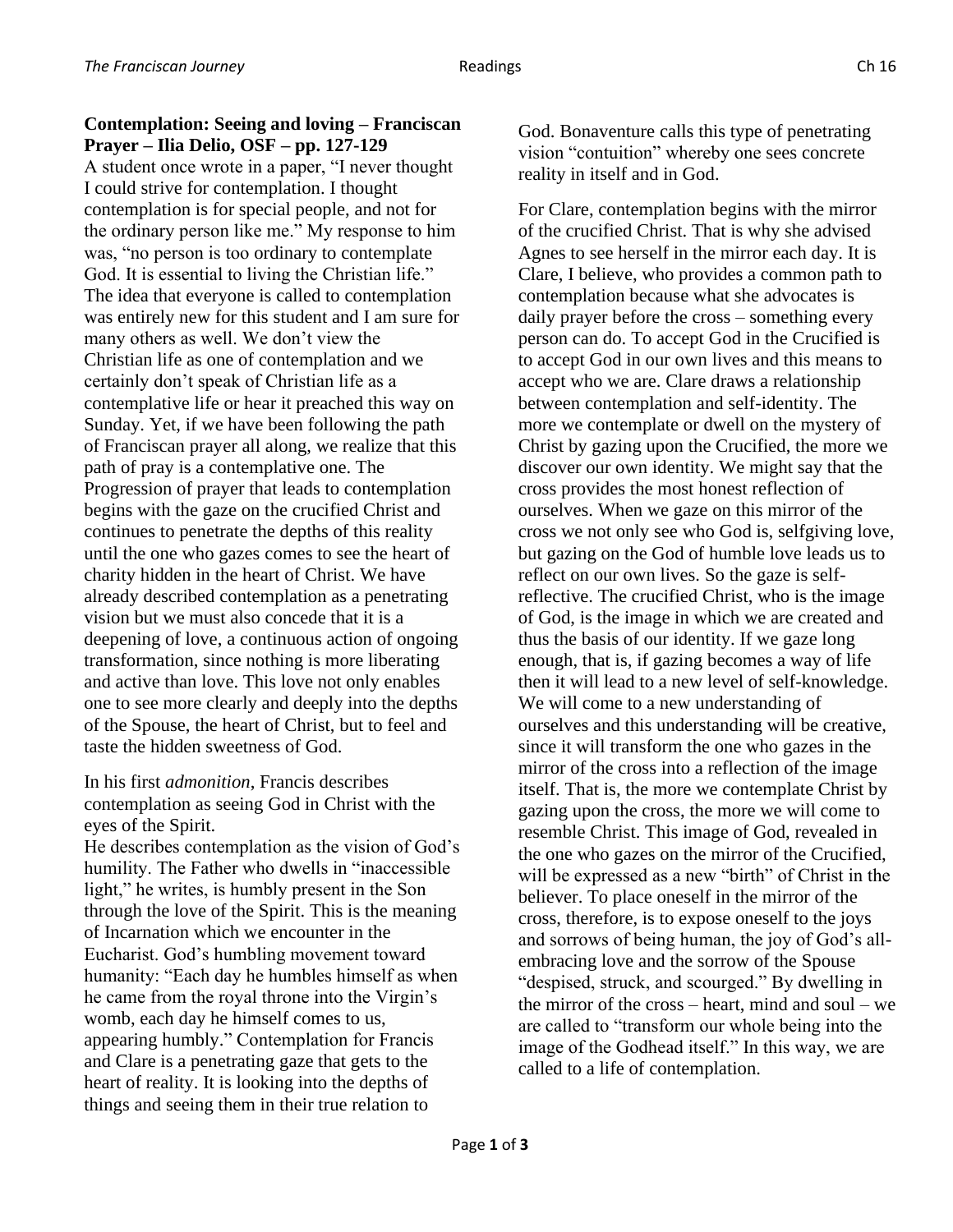Clare had particular insight with regard to the capacity of the human person to image God. In her fourth letter to Agnes, she draws a relationship between contemplation and the human face. She tells Agnes to "gaze upon that mirror each day….and continually study your face within it, so that you may adorn yourself within and without with beautiful robes." Although Clare does not define the goal of contemplation explicitly, she describes this goal broadly as conversion through imitation of Christ and interior transformation in order to reflect the face of Christ to the world. She is certain that such transformation can only take place in the mirror of the cross. She speaks of the human face as the sign of transformation because the face discloses the person in a particular way and therefore reflects one's personal identity or self-expression. The face symbolizes the person because it both reveals what a person is and yet conceals the inner depth of the person. The idea of the "face" not only connotes uniqueness and distinction, that which makes a person who she or he is, but it connotes form or expression since it is the face that one sees. To study one's face in the cross means to question the form or shape of one's life. The face is the epiphany of God. Only be becoming truly human, like the beloved spouse, does one disclose the face of God.

If contemplation is to study one's face in the mirror of the cross, then contemplation is the way the self achieves its true form as image of God. To study one's face in the cross is to ask, what am I? What distinguishes me? For Clare, we cannot really answer these questions without looking at our image in the mirror of the cross. The self is not a substance from God, according to Clare, but is created precisely in relationship to God. To come to the knowledge of who we are is to discover the treasure within each of us, the image of God in which we are created and by which we are in relationship with God.

## **A letter to the Entire Order – Francis of Assisi-The Saint – Page 118- #26-29 – Prayer: "Let Everyone be Struck…."**.

26. Let everyone be struck with fear, let the whole world tremble, and let the heavens exult when Christ, the Son of the living God, is present on the altar in the hands of a priest! 27. O wonderful loftiness and stupendous dignity! O sublime humility! O humble sublimity! The Lord of the universe, God and the Son of God, so humbles Himself that for our salvation He hides Himself under an ordinary piece of bread! 28. Brothers, look at the humility of God, and *pour out your hearts before Him! (Ps 62:9) Humble yourselves that you may be exalted by Him! (1Ptr5:6)* 29. Hold back nothing of yourselves for yourselves, that He Who gives Himself totally to you may receive you totally!

# **God is Love** *(Deus Caritas Est)* **– Pope Benedict XVI – Paragraph 41- Mary's Prayerfulness**

41. Outstanding among the saints is Mary, Mother of the Lord and mirror of all holiness. In the Gospel of Luke we find her engaged in a service of charity to her cousin Elizabeth, with whom she remained for "about three months" (1:56) so as to assist her in the final phase of her pregnancy. "Magnificat anima mea Dominum", she says on the occasion of that visit, "My soul magnifies the Lord" (Lk 1:46). In these words she expresses her whole programme of life: not setting herself at the centre, but leaving space for God, who is encountered both in prayer and in service of